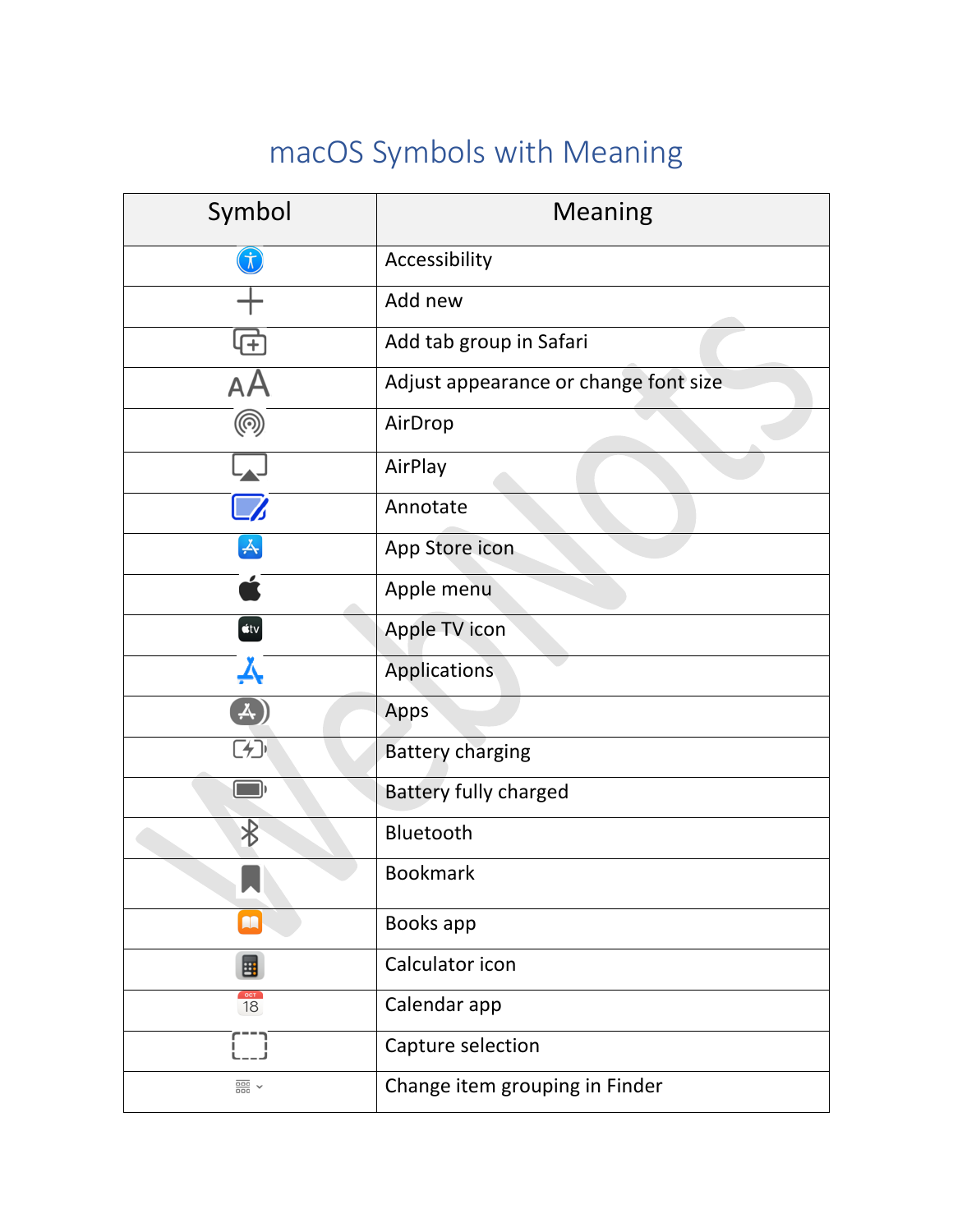|                | Chess icon                                         |
|----------------|----------------------------------------------------|
|                | Click or press gesture in trackpad                 |
| ×              | Close symbol                                       |
|                | Cloud or dotted cloud icon next to file or folder  |
|                | indicates items waiting to upload to iCloud. It is |
|                | also the symbol for iCloud Drive.                  |
|                | Cloud with cross line next to a file indicates the |
| ∞              | item is ineligible for synchronizing with iCloud.  |
|                | You can see this on the temporary files that are   |
|                | not eligible for sync.                             |
|                | Cloud with down arrow next to a file or folder     |
| ♤              | indicates item content only in iCloud, click to    |
|                | download to your Mac.                              |
|                | <b>Columns view in Finder</b>                      |
| ₩              | Command key                                        |
| $\blacksquare$ | Compare                                            |
|                | <b>Control Center</b>                              |
| Λ              | Control key                                        |
|                | Decrease keyboard illumination brightness          |
| 디)             | Decrease volume                                    |
|                | Desktop                                            |
|                | Detailed options                                   |
| ழ              | Dictation                                          |
|                | Disk Utility app                                   |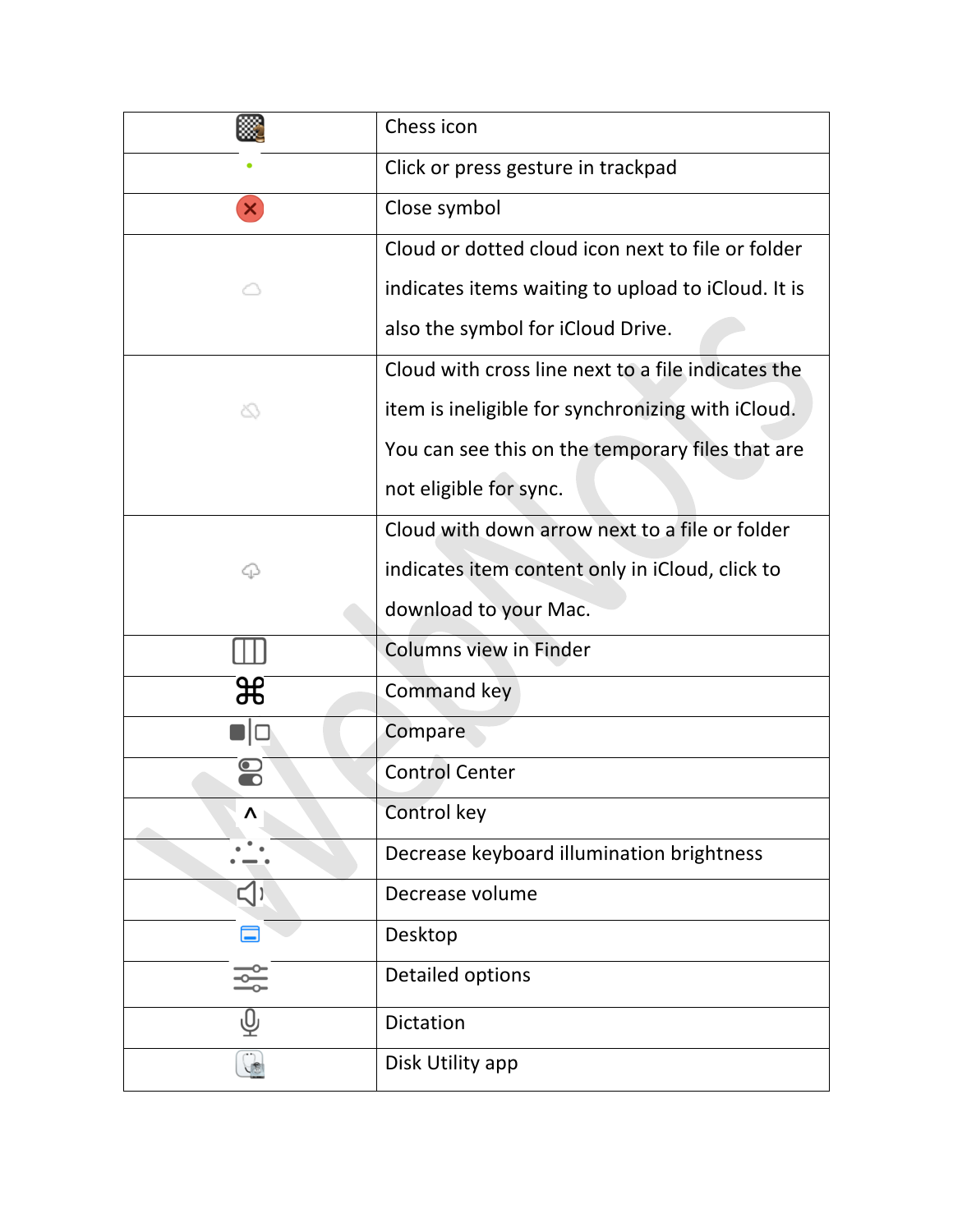| Ξ          | Display emoji                  |
|------------|--------------------------------|
|            | Do not disturb                 |
|            | <b>Documents</b>               |
| $\bigcirc$ | Downloads                      |
|            | Edit or create new             |
| 苶          | Enhance picture                |
|            | Expand control strip           |
|            | Extensions                     |
|            | FaceTime icon                  |
|            | <b>Family Sharing</b>          |
|            | <b>Fast forward</b>            |
|            | Favorite                       |
|            | Find My icon                   |
|            | Finder icon                    |
|            | Flashlight in camera           |
|            | Folder                         |
| ◉          | Force click gesture            |
|            | Front camera                   |
|            | <b>Fullscreen view</b>         |
| Fn         | Function key                   |
|            | Gallery view in Finder         |
|            | GarageBand icon                |
|            | Go to bookmarked page in Books |
|            | Home icon                      |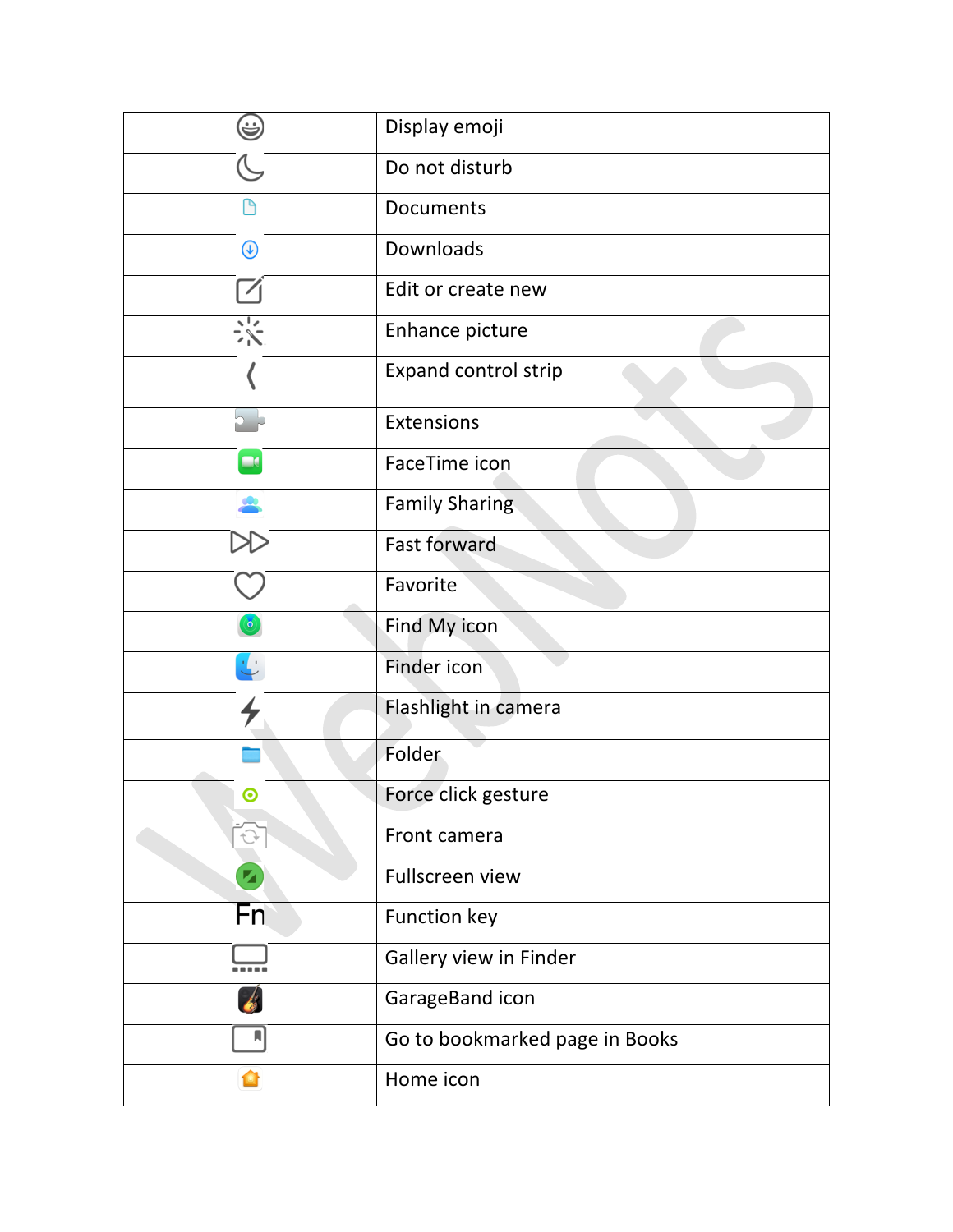| ŌΟ                       | Icon view in Finder                       |
|--------------------------|-------------------------------------------|
|                          | iMovie icon                               |
|                          | Increase keyboard illumination brightness |
| $\frac{1}{2}$            | Increase Mac brightness                   |
| <(1)                     | Increase volume                           |
| Black dot under dock app | Indicating the app is currently open      |
|                          | Information                               |
|                          | Keychain Access icon                      |
|                          | Keynote icon                              |
| $\mathsf{A}$             | Language switcher                         |
|                          | Launchpad symbol                          |
|                          | List view in Finder                       |
| $\circledcirc$           | Live photo                                |
|                          | Locked for edit                           |
|                          | Mail icon                                 |
|                          | Maps icon                                 |
|                          | Media button                              |
|                          | Messages icon                             |
|                          | <b>Migration Assistance icon</b>          |
|                          | Minimize                                  |
|                          | <b>Mission Control</b>                    |
|                          | More options                              |
| л                        | Music app icon                            |
|                          | Mute symbol                               |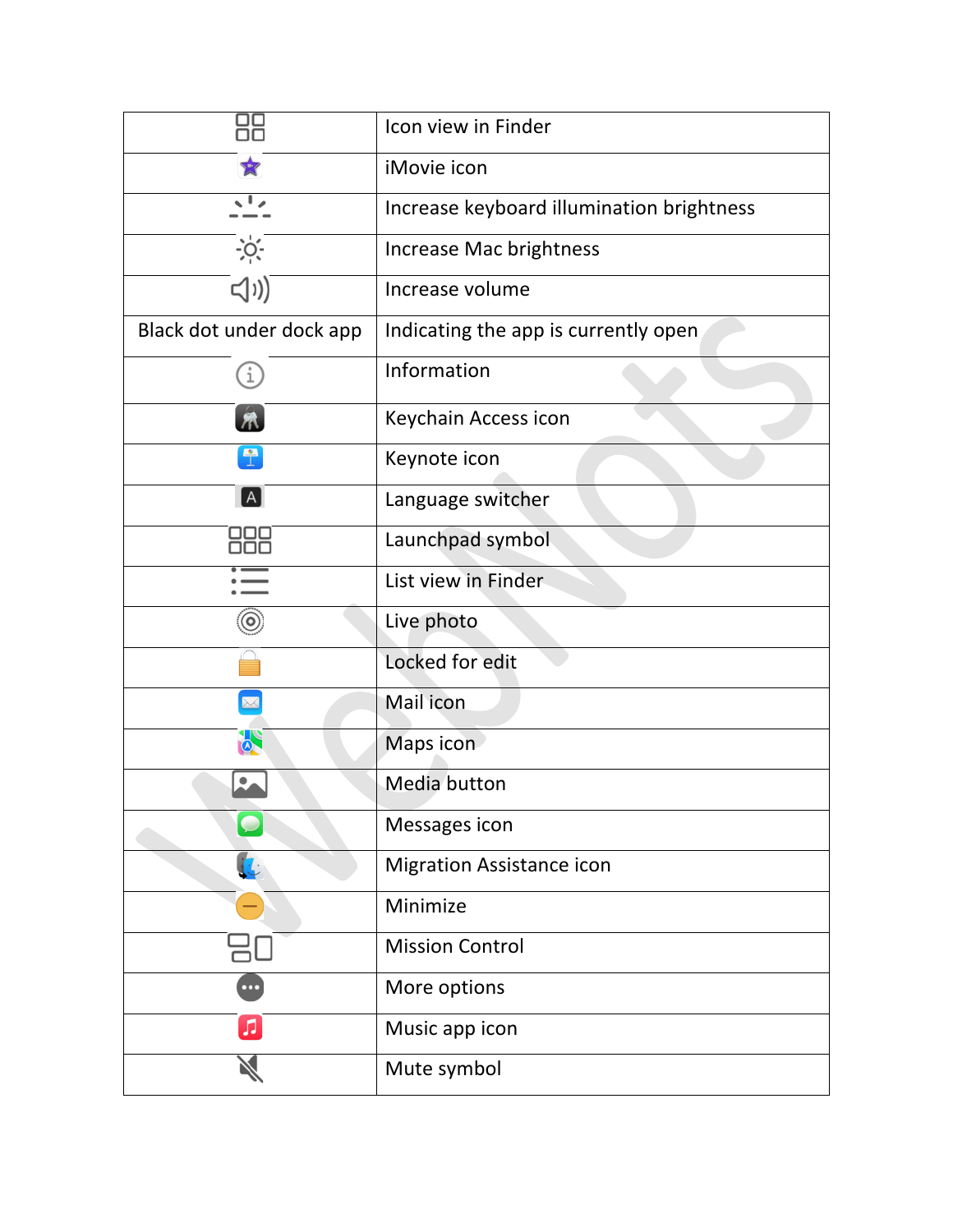| S               | News app icon                                  |
|-----------------|------------------------------------------------|
|                 | Notes app icon                                 |
| uli)            | Numbers app icon                               |
| مدحمتي          | Open launchpad gesture                         |
|                 | Open new tab in Safari                         |
|                 | Option or alt key                              |
|                 | Pages app icon                                 |
|                 | Passwords                                      |
|                 | Personal hotspot                               |
|                 | Phone, call or contact                         |
|                 | Photos app icon                                |
|                 | Pie chart symbol in Mac indicates              |
|                 | synchronization of content with iCloud, either |
|                 | the item is uploading to iCloud or downloaded  |
|                 | from iCloud.                                   |
|                 | Pinch or zoom gesture                          |
|                 | Play or pause                                  |
| $\circledcirc$  | Podcast app icon                               |
|                 | Preview app icon                               |
|                 | Printer                                        |
|                 | Privacy report button                          |
|                 | Progressing circle bar indicates the item is   |
|                 | downloaded from iCloud.                        |
| $\overline{O}O$ | Reading List in Safari                         |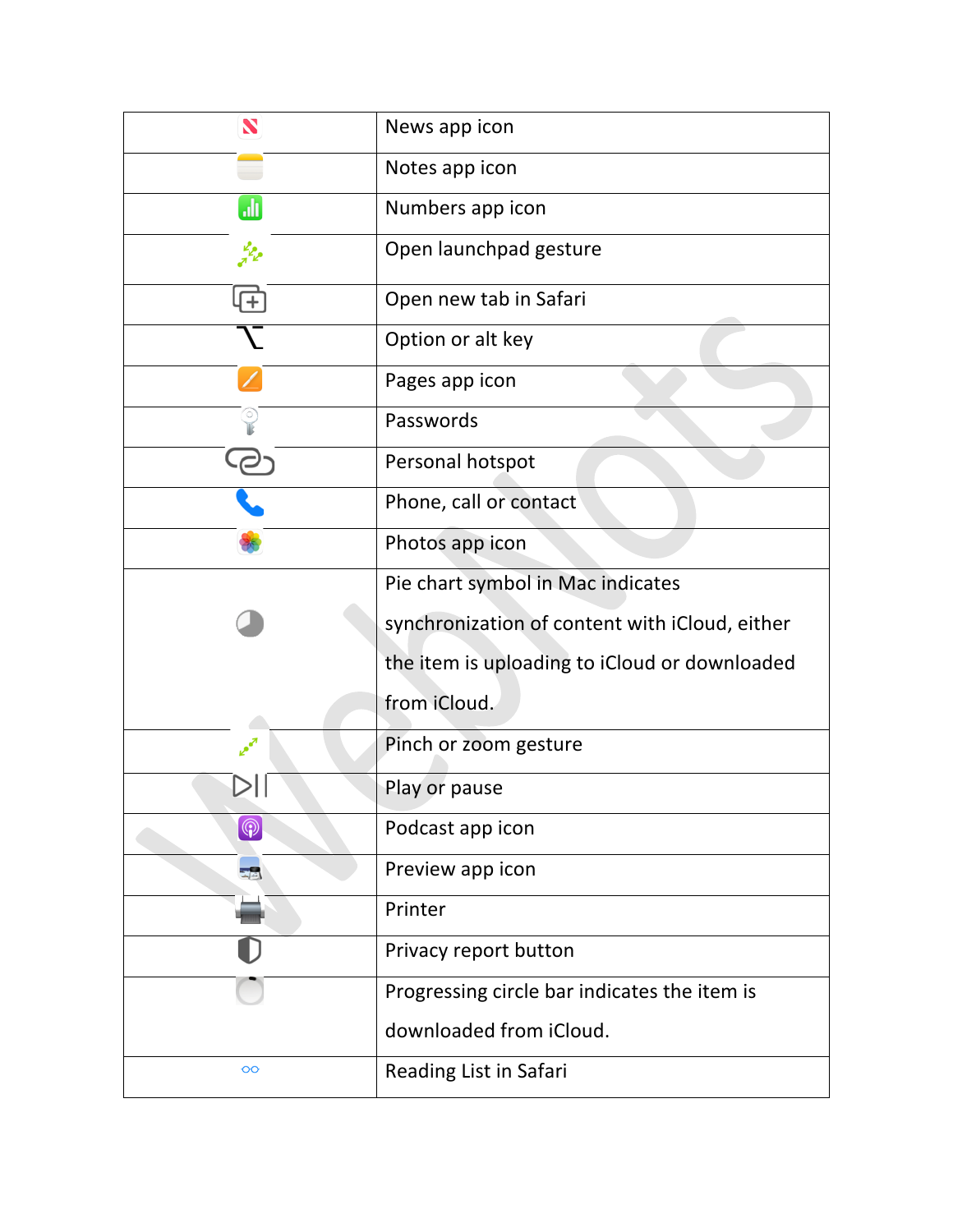|                   | Recent                                         |
|-------------------|------------------------------------------------|
| $\dot{\circ}$ $=$ | Record screen                                  |
|                   | Recording button                               |
|                   | Redo or navigate back                          |
| $\ddot{\circ}$    | <b>Reduce Mac brightness</b>                   |
|                   | Reminders app icon                             |
|                   | Rewind symbol                                  |
|                   | Rotate picture                                 |
|                   | Safari app icon                                |
|                   | Save photos to Files                           |
|                   | <b>Screen Mirroring</b>                        |
|                   | <b>Screen Time</b>                             |
| $\bullet$         | Secondary or right click gesture               |
|                   | Settings app icon                              |
|                   | Share symbol                                   |
| ۴ِ⊖               | <b>Shared items</b>                            |
| ⇧                 | Shift key                                      |
|                   | Shortcuts icon                                 |
|                   | Show highlights and notes in Books             |
|                   | Siri button                                    |
|                   | Speaker or sound                               |
|                   | Spotlight Search or Search in Finder and other |
|                   | apps                                           |
|                   | Stocks icon                                    |